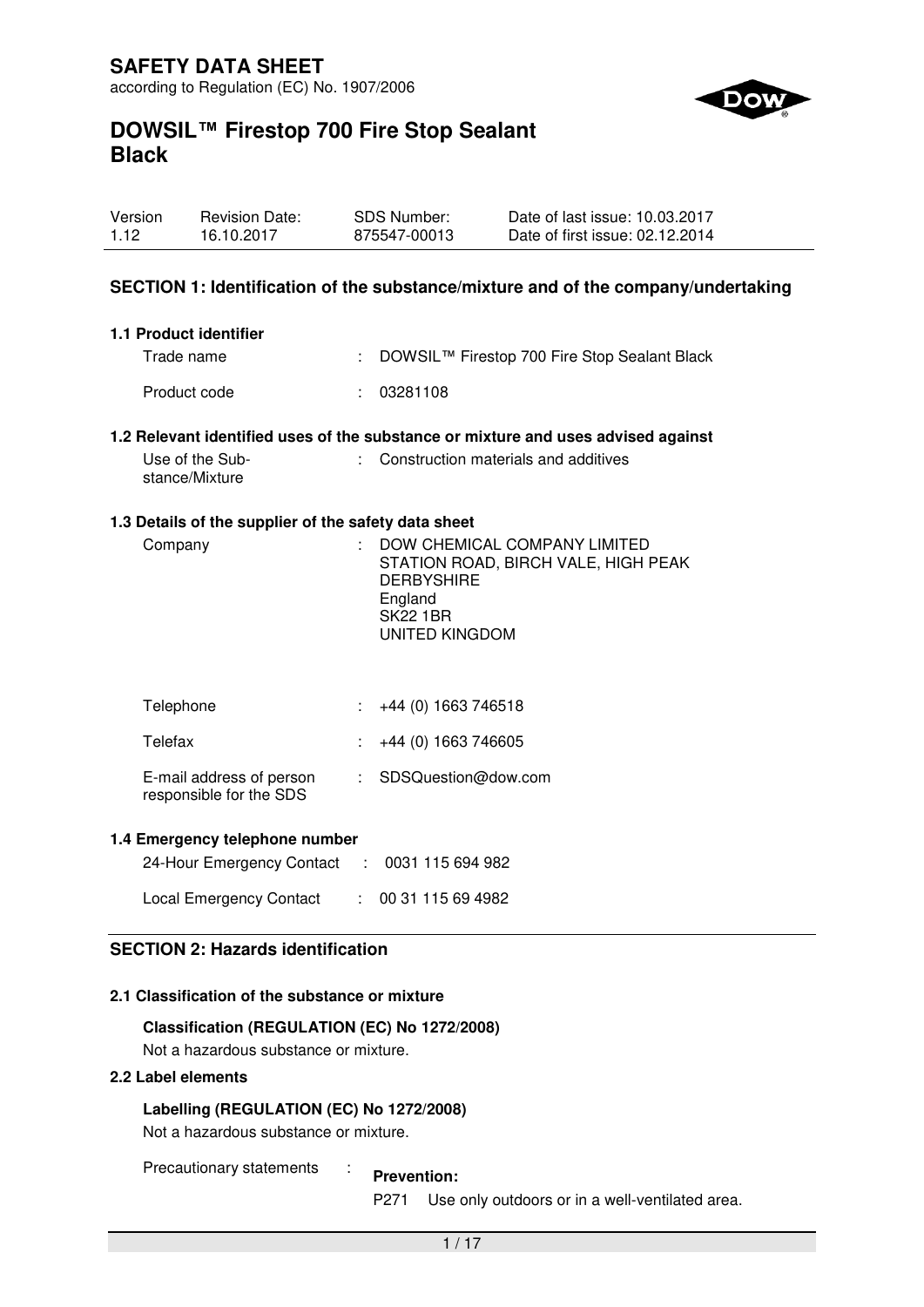

| Version | <b>Revision Date:</b> | <b>SDS Number:</b> | Date of last issue: 10.03.2017  |
|---------|-----------------------|--------------------|---------------------------------|
| 1.12    | 16.10.2017            | 875547-00013       | Date of first issue: 02.12.2014 |

#### **Additional Labelling**

EUH210 Safety data sheet available on request. EUH208 Contains Methyltrimethoxysilane. May produce an allergic reaction.

#### **2.3 Other hazards**

None known.

#### **SECTION 3: Composition/information on ingredients**

### **3.2 Mixtures**

Chemical nature : Silicone elastomer

#### **Hazardous components**

| Chemical name          | CAS-No.             | Classification      | Concentration  |
|------------------------|---------------------|---------------------|----------------|
|                        | EC-No.              |                     | (% w/w)        |
|                        | Index-No.           |                     |                |
|                        | Registration number |                     |                |
| Methyltrimethoxysilane | 1185-55-3           | Flam. Lig. 2; H225  | $>= 0.1 - < 1$ |
|                        | 214-685-0           | Skin Sens. 1B; H317 |                |
|                        | 01-2119517436-40    |                     |                |

For explanation of abbreviations see section 16.

# **SECTION 4: First aid measures**

#### **4.1 Description of first aid measures**

| Protection of first-aiders | ÷. | No special precautions are necessary for first aid responders.                                                            |
|----------------------------|----|---------------------------------------------------------------------------------------------------------------------------|
| If inhaled                 |    | : If inhaled, remove to fresh air.<br>Get medical attention if symptoms occur.                                            |
| In case of skin contact    |    | : Wash with water and soap as a precaution.<br>Get medical attention if symptoms occur.                                   |
| In case of eye contact     |    | : Flush eyes with water as a precaution.<br>Get medical attention if irritation develops and persists.                    |
| If swallowed               |    | : If swallowed, DO NOT induce vomiting.<br>Get medical attention if symptoms occur.<br>Rinse mouth thoroughly with water. |

#### **4.2 Most important symptoms and effects, both acute and delayed**

| <b>Risks</b> |  | May produce an allergic reaction. |
|--------------|--|-----------------------------------|
|--------------|--|-----------------------------------|

#### **4.3 Indication of any immediate medical attention and special treatment needed**

Treatment : Treat symptomatically and supportively.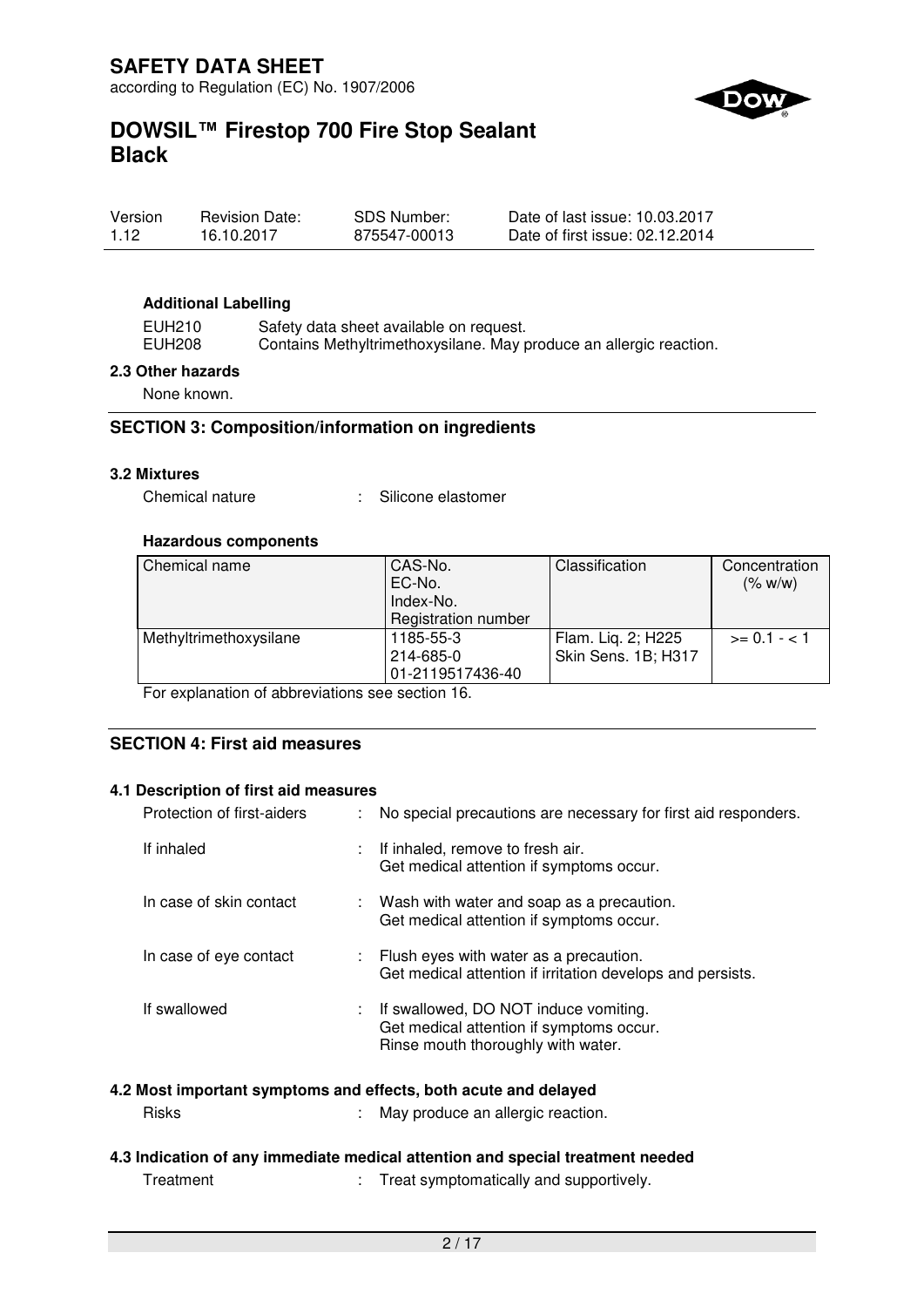

# **DOWSIL™ Firestop 700 Fire Stop Sealant Black**

| Version | <b>Revision Date:</b> | SDS Number:  | Date of last issue: 10.03.2017  |
|---------|-----------------------|--------------|---------------------------------|
| 1.12    | 16.10.2017            | 875547-00013 | Date of first issue: 02.12.2014 |

# **SECTION 5: Firefighting measures**

| 5.1 Extinguishing media                                   |                                                                                                                                                                                                                                                         |
|-----------------------------------------------------------|---------------------------------------------------------------------------------------------------------------------------------------------------------------------------------------------------------------------------------------------------------|
| Suitable extinguishing media :                            | Water spray<br>Alcohol-resistant foam<br>Carbon dioxide (CO2)<br>Dry chemical                                                                                                                                                                           |
| Unsuitable extinguishing<br>media                         | : None known.                                                                                                                                                                                                                                           |
| 5.2 Special hazards arising from the substance or mixture |                                                                                                                                                                                                                                                         |
| fighting                                                  | Specific hazards during fire- : Exposure to combustion products may be a hazard to health.                                                                                                                                                              |
| Hazardous combustion prod- :<br>ucts                      | Carbon oxides<br>Metal oxides<br>Formaldehyde<br>Silicon oxides                                                                                                                                                                                         |
| 5.3 Advice for firefighters                               |                                                                                                                                                                                                                                                         |
| Special protective equipment :<br>for firefighters        | Wear self-contained breathing apparatus for firefighting if ne-<br>cessary. Use personal protective equipment.                                                                                                                                          |
| Specific extinguishing me-<br>thods                       | Use extinguishing measures that are appropriate to local cir-<br>cumstances and the surrounding environment.<br>Use water spray to cool unopened containers.<br>Remove undamaged containers from fire area if it is safe to do<br>SO.<br>Evacuate area. |

# **SECTION 6: Accidental release measures**

# **6.1 Personal precautions, protective equipment and emergency procedures**

| Personal precautions          | : Follow safe handling advice and personal protective equip-<br>ment recommendations.                                                                                                                                                                |
|-------------------------------|------------------------------------------------------------------------------------------------------------------------------------------------------------------------------------------------------------------------------------------------------|
| 6.2 Environmental precautions |                                                                                                                                                                                                                                                      |
| Environmental precautions     | : Discharge into the environment must be avoided.<br>Prevent further leakage or spillage if safe to do so.<br>Retain and dispose of contaminated wash water.<br>Local authorities should be advised if significant spillages<br>cannot be contained. |

# **6.3 Methods and material for containment and cleaning up**

| Methods for cleaning up | Soak up with inert absorbent material.                         |
|-------------------------|----------------------------------------------------------------|
|                         | For large spills, provide dyking or other appropriate contain- |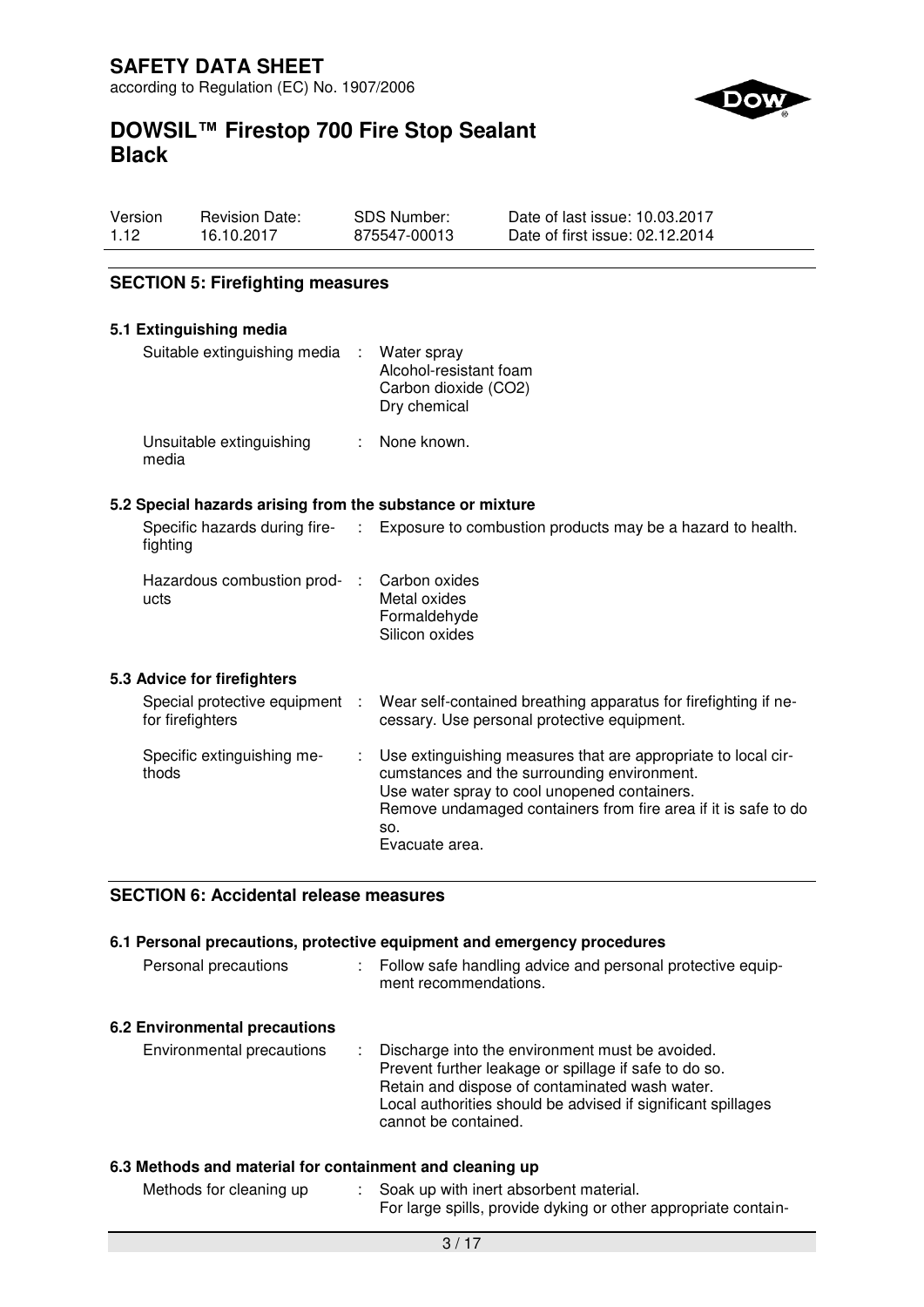**SAFETY DATA SHEET**  according to Regulation (EC) No. 1907/2006

# **DOWSIL™ Firestop 700 Fire Stop Sealant Black**

| Version | <b>Revision Date:</b> | <b>SDS Number:</b> | Date of last issue: 10.03.2017                                                                                                                                                                                                                                                                                                                                                                                                                                                                                                                    |
|---------|-----------------------|--------------------|---------------------------------------------------------------------------------------------------------------------------------------------------------------------------------------------------------------------------------------------------------------------------------------------------------------------------------------------------------------------------------------------------------------------------------------------------------------------------------------------------------------------------------------------------|
| 1.12    | 16.10.2017            | 875547-00013       | Date of first issue: 02.12.2014                                                                                                                                                                                                                                                                                                                                                                                                                                                                                                                   |
|         |                       | bent.              | ment to keep material from spreading. If dyked material can<br>be pumped, store recovered material in appropriate container.<br>Clean up remaining materials from spill with suitable absor-<br>Local or national regulations may apply to releases and dis-<br>posal of this material, as well as those materials and items<br>employed in the cleanup of releases. You will need to deter-<br>mine which regulations are applicable.<br>Sections 13 and 15 of this SDS provide information regarding<br>certain local or national requirements. |

# **6.4 Reference to other sections**

See sections: 7, 8, 11, 12 and 13.

# **SECTION 7: Handling and storage**

### **7.1 Precautions for safe handling**

| <b>Technical measures</b>                                        |                | See Engineering measures under EXPOSURE<br>CONTROLS/PERSONAL PROTECTION section.                                                                                                                                                                                             |
|------------------------------------------------------------------|----------------|------------------------------------------------------------------------------------------------------------------------------------------------------------------------------------------------------------------------------------------------------------------------------|
| Local/Total ventilation                                          |                | Use only with adequate ventilation.                                                                                                                                                                                                                                          |
| Advice on safe handling                                          |                | Avoid prolonged or repeated contact with skin.<br>Handle in accordance with good industrial hygiene and safety<br>practice, based on the results of the workplace exposure as-<br>sessment<br>Take care to prevent spills, waste and minimize release to the<br>environment. |
| Hygiene measures                                                 |                | Ensure that eye flushing systems and safety showers are<br>located close to the working place. When using do not eat,<br>drink or smoke. Wash contaminated clothing before re-use.                                                                                           |
| 7.2 Conditions for safe storage, including any incompatibilities |                |                                                                                                                                                                                                                                                                              |
| Requirements for storage<br>areas and containers                 | $\mathbb{R}^n$ | Keep in properly labelled containers. Store in accordance with<br>the particular national regulations.                                                                                                                                                                       |
| Advice on common storage                                         |                | Do not store with the following product types:<br>Strong oxidizing agents                                                                                                                                                                                                    |
| 7.3 Specific end use(s)                                          |                |                                                                                                                                                                                                                                                                              |
| Specific use(s)                                                  |                | These precautions are for room temperature handling. Use at<br>elevated temperature or aerosol/spray applications may re-<br>quire added precautions.                                                                                                                        |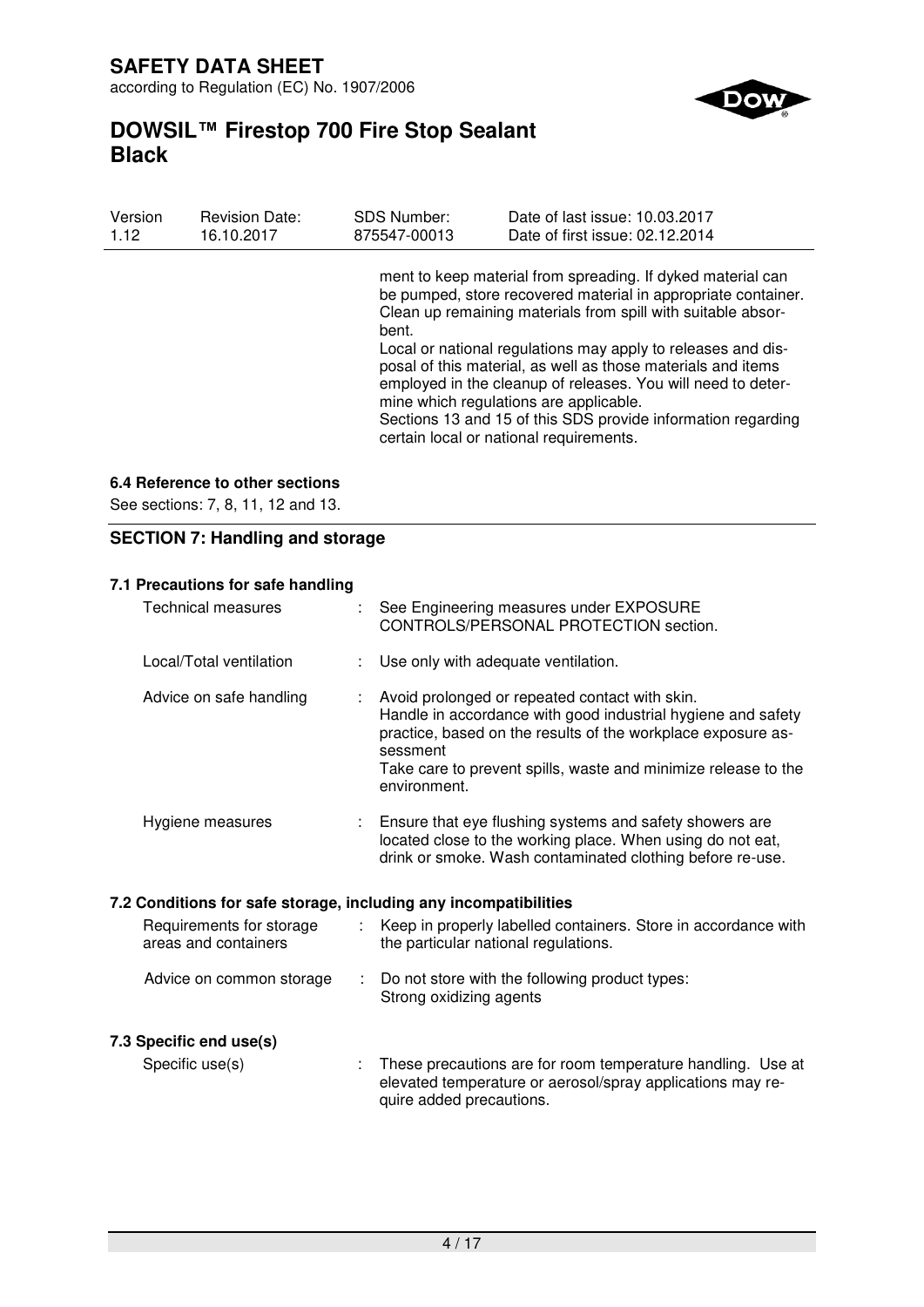

# **DOWSIL™ Firestop 700 Fire Stop Sealant Black**

| Version | <b>Revision Date:</b> | <b>SDS Number:</b> | Date of last issue: 10.03.2017  |
|---------|-----------------------|--------------------|---------------------------------|
| 1.12    | 16.10.2017            | 875547-00013       | Date of first issue: 02.12.2014 |

# **SECTION 8: Exposure controls/personal protection**

#### **8.1 Control parameters**

### **Occupational Exposure Limits**

| Components                   | CAS-No.                                                                                                                                                                                                                                                                                                                                                                                                                                                                                                                                                                                                                                                                                                                                                                                                                                                                                                                                                                                                                                                                                                                                                                                                                                                                                                                                                                                                                                                                                                                                                                                                                                                                                                                             | Value type (Form<br>of exposure) | Control parameters                                                                                                                                                                                                                                                                                                                                                                                                                                                                                                                                                                                                                                                                                                                                                                                                                                                                                                                                                                                                                                                                                                                                                                                                                                                                                                                                                                                 | <b>Basis</b> |
|------------------------------|-------------------------------------------------------------------------------------------------------------------------------------------------------------------------------------------------------------------------------------------------------------------------------------------------------------------------------------------------------------------------------------------------------------------------------------------------------------------------------------------------------------------------------------------------------------------------------------------------------------------------------------------------------------------------------------------------------------------------------------------------------------------------------------------------------------------------------------------------------------------------------------------------------------------------------------------------------------------------------------------------------------------------------------------------------------------------------------------------------------------------------------------------------------------------------------------------------------------------------------------------------------------------------------------------------------------------------------------------------------------------------------------------------------------------------------------------------------------------------------------------------------------------------------------------------------------------------------------------------------------------------------------------------------------------------------------------------------------------------------|----------------------------------|----------------------------------------------------------------------------------------------------------------------------------------------------------------------------------------------------------------------------------------------------------------------------------------------------------------------------------------------------------------------------------------------------------------------------------------------------------------------------------------------------------------------------------------------------------------------------------------------------------------------------------------------------------------------------------------------------------------------------------------------------------------------------------------------------------------------------------------------------------------------------------------------------------------------------------------------------------------------------------------------------------------------------------------------------------------------------------------------------------------------------------------------------------------------------------------------------------------------------------------------------------------------------------------------------------------------------------------------------------------------------------------------------|--------------|
| Calcium carbonate            | Not As-                                                                                                                                                                                                                                                                                                                                                                                                                                                                                                                                                                                                                                                                                                                                                                                                                                                                                                                                                                                                                                                                                                                                                                                                                                                                                                                                                                                                                                                                                                                                                                                                                                                                                                                             | TWA (inhalable                   | $10$ mg/m $3$                                                                                                                                                                                                                                                                                                                                                                                                                                                                                                                                                                                                                                                                                                                                                                                                                                                                                                                                                                                                                                                                                                                                                                                                                                                                                                                                                                                      | GB EH40      |
| treated with stearic<br>acid | signed                                                                                                                                                                                                                                                                                                                                                                                                                                                                                                                                                                                                                                                                                                                                                                                                                                                                                                                                                                                                                                                                                                                                                                                                                                                                                                                                                                                                                                                                                                                                                                                                                                                                                                                              | dust)                            |                                                                                                                                                                                                                                                                                                                                                                                                                                                                                                                                                                                                                                                                                                                                                                                                                                                                                                                                                                                                                                                                                                                                                                                                                                                                                                                                                                                                    |              |
| Further information          | For the purposes of these limits, respirable dust and inhalable dust are those<br>fractions of airborne dust which will be collected when sampling is undertaken<br>in accordance with the methods described in MDHS14/3 General methods for<br>sampling and gravimetric analysis of respirable and inhalable dust, The<br>COSHH definition of a substance hazardous to health includes dust of any<br>kind when present at a concentration in air equal to or greater than 10 mg.m-3<br>8-hour TWA of inhalable dust or 4 mg.m-3 8-hour TWA of respirable dust.<br>This means that any dust will be subject to COSHH if people are exposed<br>above these levels. Some dusts have been assigned specific WELs and ex-<br>posure to these must comply with the appropriate limit., Most industrial dusts<br>contain particles of a wide range of sizes. The behaviour, deposition and fate<br>of any particular particle after entry into the human respiratory system and the<br>body response that it elicits, depend on the nature and size of the particle.<br>HSE distinguishes two size fractions for limit-setting purposes termed<br>'inhalable' and 'respirable'., Inhalable dust approximates to the fraction of air-<br>borne material that enters the nose and mouth during breathing and is there-<br>fore available for deposition in the respiratory tract. Respirable dust approx-<br>imates to the fraction that penetrates to the gas exchange region of the lung.<br>Fuller definitions and explanatory material are given in MDHS14/3., Where<br>dusts contain components that have their own assigned WEL, all the relevant<br>limits should be complied with., Where no specific short-term exposure limit is |                                  |                                                                                                                                                                                                                                                                                                                                                                                                                                                                                                                                                                                                                                                                                                                                                                                                                                                                                                                                                                                                                                                                                                                                                                                                                                                                                                                                                                                                    |              |
|                              |                                                                                                                                                                                                                                                                                                                                                                                                                                                                                                                                                                                                                                                                                                                                                                                                                                                                                                                                                                                                                                                                                                                                                                                                                                                                                                                                                                                                                                                                                                                                                                                                                                                                                                                                     | <b>TWA (Respirable</b><br>dust)  | listed, a figure three times the long-term exposure should be used<br>$4$ mg/m $3$                                                                                                                                                                                                                                                                                                                                                                                                                                                                                                                                                                                                                                                                                                                                                                                                                                                                                                                                                                                                                                                                                                                                                                                                                                                                                                                 | GB EH40      |
| Further information          |                                                                                                                                                                                                                                                                                                                                                                                                                                                                                                                                                                                                                                                                                                                                                                                                                                                                                                                                                                                                                                                                                                                                                                                                                                                                                                                                                                                                                                                                                                                                                                                                                                                                                                                                     |                                  | For the purposes of these limits, respirable dust and inhalable dust are those<br>fractions of airborne dust which will be collected when sampling is undertaken<br>in accordance with the methods described in MDHS14/3 General methods for<br>sampling and gravimetric analysis of respirable and inhalable dust, The<br>COSHH definition of a substance hazardous to health includes dust of any<br>kind when present at a concentration in air equal to or greater than 10 mg.m-3<br>8-hour TWA of inhalable dust or 4 mg.m-3 8-hour TWA of respirable dust.<br>This means that any dust will be subject to COSHH if people are exposed<br>above these levels. Some dusts have been assigned specific WELs and ex-<br>posure to these must comply with the appropriate limit., Most industrial dusts<br>contain particles of a wide range of sizes. The behaviour, deposition and fate<br>of any particular particle after entry into the human respiratory system and the<br>body response that it elicits, depend on the nature and size of the particle.<br>HSE distinguishes two size fractions for limit-setting purposes termed<br>'inhalable' and 'respirable'., Inhalable dust approximates to the fraction of air-<br>borne material that enters the nose and mouth during breathing and is there-<br>fore available for deposition in the respiratory tract. Respirable dust approx- |              |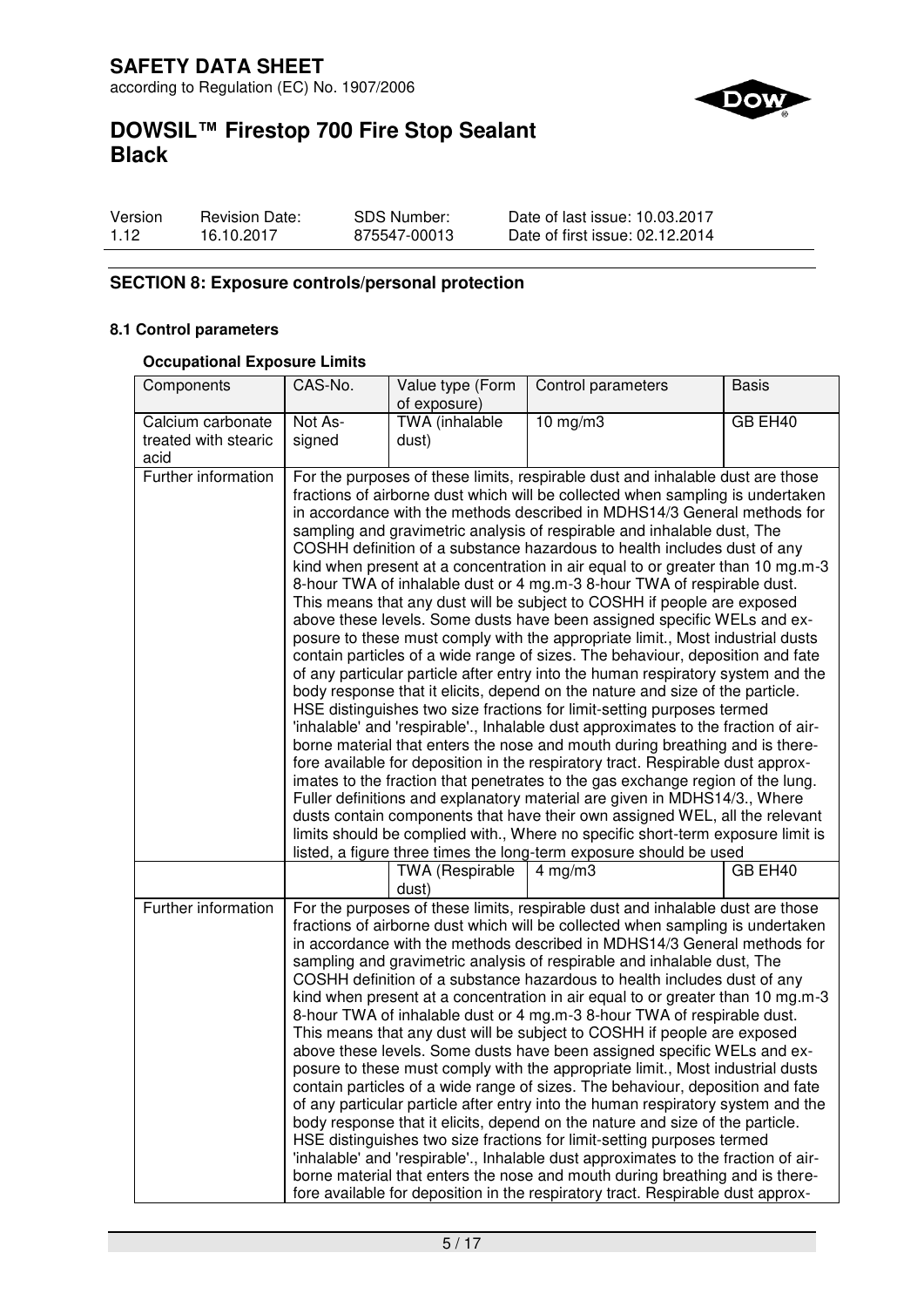# **SAFETY DATA SHEET**

according to Regulation (EC) No. 1907/2006



# **DOWSIL™ Firestop 700 Fire Stop Sealant Black**

| Version<br>1.12 | <b>Revision Date:</b><br>16.10.2017 |                 | <b>SDS Number:</b><br>875547-00013 | Date of last issue: 10.03.2017<br>Date of first issue: 02.12.2014                                                                                                                                                                                                                                                                                                                                                                                                                                                                                                                                                                                                                                                                                                                                                                                                                                                                                                                                                                                                                                                                                                                                                                                                                                                                                                                                                                                                                                                                                                                                                                                                                                                                                                                                         |         |
|-----------------|-------------------------------------|-----------------|------------------------------------|-----------------------------------------------------------------------------------------------------------------------------------------------------------------------------------------------------------------------------------------------------------------------------------------------------------------------------------------------------------------------------------------------------------------------------------------------------------------------------------------------------------------------------------------------------------------------------------------------------------------------------------------------------------------------------------------------------------------------------------------------------------------------------------------------------------------------------------------------------------------------------------------------------------------------------------------------------------------------------------------------------------------------------------------------------------------------------------------------------------------------------------------------------------------------------------------------------------------------------------------------------------------------------------------------------------------------------------------------------------------------------------------------------------------------------------------------------------------------------------------------------------------------------------------------------------------------------------------------------------------------------------------------------------------------------------------------------------------------------------------------------------------------------------------------------------|---------|
|                 |                                     |                 |                                    |                                                                                                                                                                                                                                                                                                                                                                                                                                                                                                                                                                                                                                                                                                                                                                                                                                                                                                                                                                                                                                                                                                                                                                                                                                                                                                                                                                                                                                                                                                                                                                                                                                                                                                                                                                                                           |         |
|                 |                                     |                 |                                    | imates to the fraction that penetrates to the gas exchange region of the lung.<br>Fuller definitions and explanatory material are given in MDHS14/3., Where<br>dusts contain components that have their own assigned WEL, all the relevant<br>limits should be complied with., Where no specific short-term exposure limit is                                                                                                                                                                                                                                                                                                                                                                                                                                                                                                                                                                                                                                                                                                                                                                                                                                                                                                                                                                                                                                                                                                                                                                                                                                                                                                                                                                                                                                                                             |         |
|                 |                                     |                 |                                    | listed, a figure three times the long-term exposure should be used                                                                                                                                                                                                                                                                                                                                                                                                                                                                                                                                                                                                                                                                                                                                                                                                                                                                                                                                                                                                                                                                                                                                                                                                                                                                                                                                                                                                                                                                                                                                                                                                                                                                                                                                        |         |
| silica          | Amorphous fumed                     | 112945-52-<br>5 | TWA (inhalable<br>dust)            | $6$ mg/m $3$<br>(Silica)                                                                                                                                                                                                                                                                                                                                                                                                                                                                                                                                                                                                                                                                                                                                                                                                                                                                                                                                                                                                                                                                                                                                                                                                                                                                                                                                                                                                                                                                                                                                                                                                                                                                                                                                                                                  | GB EH40 |
|                 | Further information                 |                 |                                    | For the purposes of these limits, respirable dust and inhalable dust are those<br>fractions of airborne dust which will be collected when sampling is undertaken<br>in accordance with the methods described in MDHS14/3 General methods for<br>sampling and gravimetric analysis of respirable and inhalable dust, The<br>COSHH definition of a substance hazardous to health includes dust of any<br>kind when present at a concentration in air equal to or greater than 10 mg.m-3<br>8-hour TWA of inhalable dust or 4 mg.m-3 8-hour TWA of respirable dust.<br>This means that any dust will be subject to COSHH if people are exposed<br>above these levels. Some dusts have been assigned specific WELs and ex-<br>posure to these must comply with the appropriate limit., Most industrial dusts<br>contain particles of a wide range of sizes. The behaviour, deposition and fate<br>of any particular particle after entry into the human respiratory system and the<br>body response that it elicits, depend on the nature and size of the particle.<br>HSE distinguishes two size fractions for limit-setting purposes termed<br>'inhalable' and 'respirable'., Inhalable dust approximates to the fraction of air-<br>borne material that enters the nose and mouth during breathing and is there-<br>fore available for deposition in the respiratory tract. Respirable dust approx-<br>imates to the fraction that penetrates to the gas exchange region of the lung.<br>Fuller definitions and explanatory material are given in MDHS14/3., Where<br>dusts contain components that have their own assigned WEL, all the relevant<br>limits should be complied with., Where no specific short-term exposure limit is<br>listed, a figure three times the long-term exposure should be used |         |
|                 |                                     |                 | <b>TWA (Respirable</b><br>dust)    | $2.4 \text{ mg/m}$ 3<br>(Silica)                                                                                                                                                                                                                                                                                                                                                                                                                                                                                                                                                                                                                                                                                                                                                                                                                                                                                                                                                                                                                                                                                                                                                                                                                                                                                                                                                                                                                                                                                                                                                                                                                                                                                                                                                                          | GB EH40 |
|                 | Further information                 |                 |                                    | For the purposes of these limits, respirable dust and inhalable dust are those<br>fractions of airborne dust which will be collected when sampling is undertaken<br>in accordance with the methods described in MDHS14/3 General methods for<br>sampling and gravimetric analysis of respirable and inhalable dust, The<br>COSHH definition of a substance hazardous to health includes dust of any<br>kind when present at a concentration in air equal to or greater than 10 mg.m-3<br>8-hour TWA of inhalable dust or 4 mg.m-3 8-hour TWA of respirable dust.<br>This means that any dust will be subject to COSHH if people are exposed<br>above these levels. Some dusts have been assigned specific WELs and ex-<br>posure to these must comply with the appropriate limit., Most industrial dusts<br>contain particles of a wide range of sizes. The behaviour, deposition and fate<br>of any particular particle after entry into the human respiratory system and the<br>body response that it elicits, depend on the nature and size of the particle.<br>HSE distinguishes two size fractions for limit-setting purposes termed<br>'inhalable' and 'respirable'., Inhalable dust approximates to the fraction of air-<br>borne material that enters the nose and mouth during breathing and is there-<br>fore available for deposition in the respiratory tract. Respirable dust approx-<br>imates to the fraction that penetrates to the gas exchange region of the lung.<br>Fuller definitions and explanatory material are given in MDHS14/3., Where<br>dusts contain components that have their own assigned WEL, all the relevant<br>limits should be complied with., Where no specific short-term exposure limit is                                                                       |         |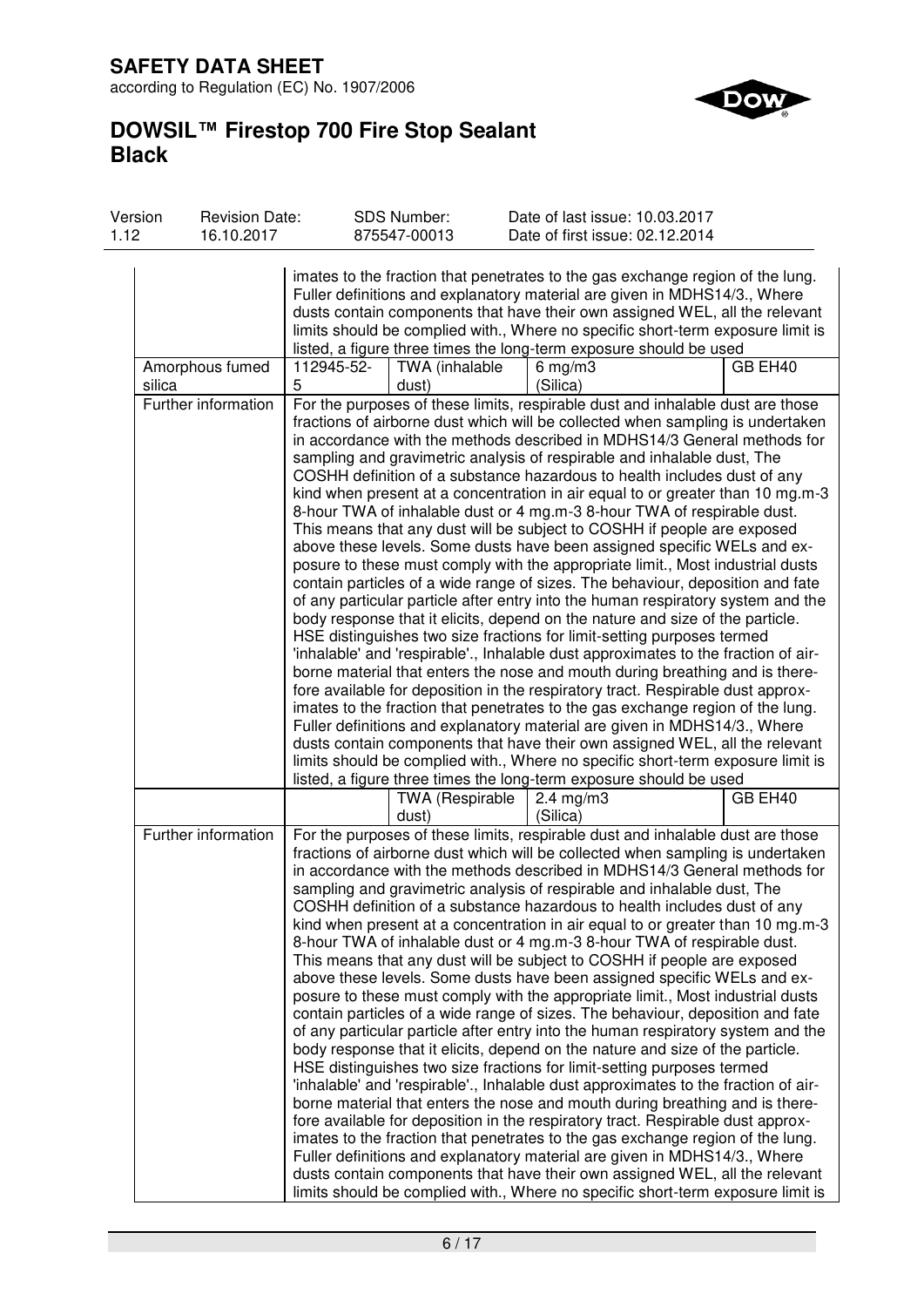

| Version | <b>Revision Date:</b> | SDS Number:  | Date of last issue: 10.03.2017  |
|---------|-----------------------|--------------|---------------------------------|
| 1.12    | 16.10.2017            | 875547-00013 | Date of first issue: 02.12.2014 |

|                             | listed, a figure three times the long-term exposure should be used |             |                    |         |  |
|-----------------------------|--------------------------------------------------------------------|-------------|--------------------|---------|--|
| Carbon black                | 1333-86-4                                                          | TWA         | $3.5 \text{ mg/m}$ | GB EH40 |  |
|                             |                                                                    | <b>STEL</b> | $7 \text{ ma/m}$ 3 | GB EH40 |  |
| Methyltrimethox-<br>vsilane | 1185-55-3                                                          | TWA         | $7.5$ ppm          | DCC OEL |  |

**These substance(s) are inextricably bound in the product and therefore do not contribute to a dust inhalation hazard.** 

Calcium carbonate treated with stearic acid

Amorphous fumed silica

Carbon black

#### **Derived No Effect Level (DNEL) according to Regulation (EC) No. 1907/2006:**

| Substance name              | End Use        | Exposure routes | Potential health ef-<br>fects | Value                  |
|-----------------------------|----------------|-----------------|-------------------------------|------------------------|
| Carbon black                | Consumers      | Inhalation      | Long-term systemic<br>effects | $0.06$ mg/m $3$        |
|                             | <b>Workers</b> | Inhalation      | Long-term systemic<br>effects | 1 $mg/m3$              |
| Methyltrimethoxysi-<br>lane | <b>Workers</b> | Skin contact    | Acute systemic ef-<br>fects   | $0.38$ mg/kg<br>bw/day |
|                             | Workers        | Inhalation      | Acute systemic ef-<br>fects   | 25.6 mg/m3             |
|                             | <b>Workers</b> | Skin contact    | Long-term systemic<br>effects | $0.38$ mg/kg<br>bw/day |
|                             | Workers        | Inhalation      | Long-term systemic<br>effects | 25.6 mg/m3             |
|                             | Consumers      | Skin contact    | Acute systemic ef-<br>fects   | $0.3$ mg/kg<br>bw/day  |
|                             | Consumers      | Inhalation      | Acute systemic ef-<br>fects   | $6.25$ mg/m $3$        |
|                             | Consumers      | Ingestion       | Long-term systemic<br>effects | $0.26$ mg/kg<br>bw/day |
|                             | Consumers      | Skin contact    | Long-term systemic<br>effects | $0.3$ mg/kg<br>bw/day  |
|                             | Consumers      | Inhalation      | Long-term systemic<br>effects | 6.25 mg/m3             |
|                             | Consumers      | Ingestion       | Acute systemic ef-<br>fects   | $0.26$ mg/kg<br>bw/day |

# **Predicted No Effect Concentration (PNEC) according to Regulation (EC) No. 1907/2006:**

| Substance name         | <b>Environmental Compartment</b> | Value             |
|------------------------|----------------------------------|-------------------|
| Carbon black           | Fresh water                      | $50 \text{ mg/l}$ |
| Methyltrimethoxysilane | Fresh water                      | $>= 1.3$ mg/l     |
|                        | Marine water                     | $>= 0.13$ mg/l    |
|                        |                                  |                   |
|                        | Fresh water sediment             | $>= 1.1$ mg/kg    |
|                        |                                  |                   |
|                        | Marine sediment                  | $>= 0.11$ mg/kg   |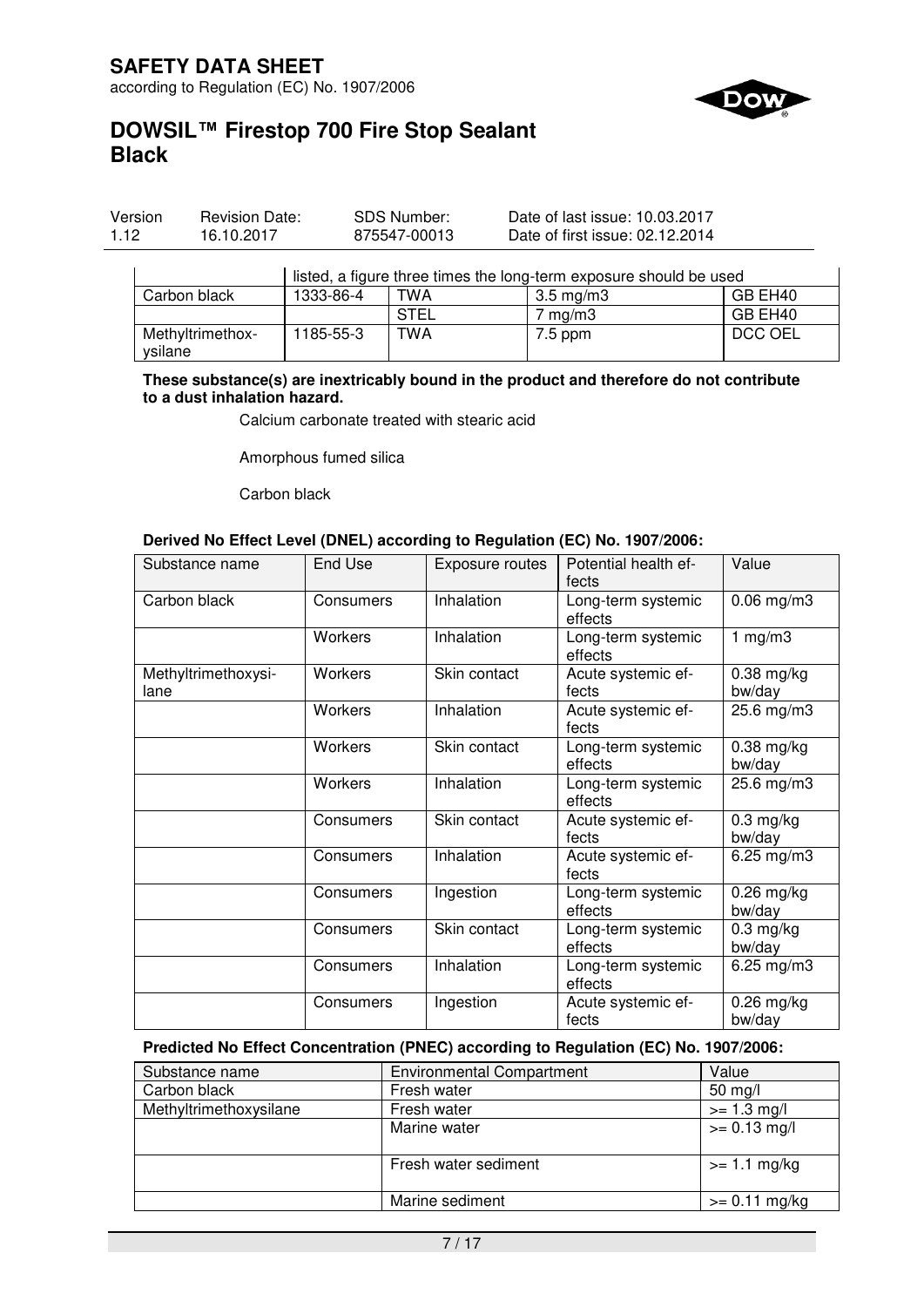

# **DOWSIL™ Firestop 700 Fire Stop Sealant Black**

| Version<br>1.12 | <b>Revision Date:</b><br>16.10.2017 | SDS Number:<br>875547-00013 | Date of last issue: 10.03.2017<br>Date of first issue: 02.12.2014 |                 |
|-----------------|-------------------------------------|-----------------------------|-------------------------------------------------------------------|-----------------|
|                 |                                     | Soil                        |                                                                   | $>= 0.17$ mg/kg |
|                 |                                     | Sewage treatment plant      |                                                                   | $> 6.9$ mg/l    |

#### **8.2 Exposure controls**

#### **Engineering measures**

Processing may form hazardous compounds (see section 10). Ensure adequate ventilation, especially in confined areas. Minimize workplace exposure concentrations.

| Personal protective equipment     |  |                                                                                                                   |  |  |  |  |
|-----------------------------------|--|-------------------------------------------------------------------------------------------------------------------|--|--|--|--|
| Eye protection                    |  | Wear the following personal protective equipment:<br>Safety glasses                                               |  |  |  |  |
| Hand protection<br><b>Remarks</b> |  | : For prolonged or repeated contact use protective gloves.<br>Wash hands before breaks and at the end of workday. |  |  |  |  |
| Skin and body protection          |  | : Skin should be washed after contact.                                                                            |  |  |  |  |
| Respiratory protection            |  | No personal respiratory protective equipment normally re-<br>quired.                                              |  |  |  |  |

# **SECTION 9: Physical and chemical properties**

#### **9.1 Information on basic physical and chemical properties**

| Appearance                                                              |    | paste                                   |
|-------------------------------------------------------------------------|----|-----------------------------------------|
| Colour                                                                  |    | black                                   |
| Odour                                                                   | t. | No data available                       |
| <b>Odour Threshold</b>                                                  | t. | No data available                       |
| рH                                                                      | ÷. | Not applicable                          |
| Melting point/freezing point                                            | ÷. | No data available                       |
| Initial boiling point and boiling : Not applicable<br>range             |    |                                         |
| Flash point                                                             | t. | Not applicable                          |
| Evaporation rate                                                        | ÷  | Not applicable                          |
| Flammability (solid, gas)                                               | t. | Not classified as a flammability hazard |
| Upper explosion limit / Upper : No data available<br>flammability limit |    |                                         |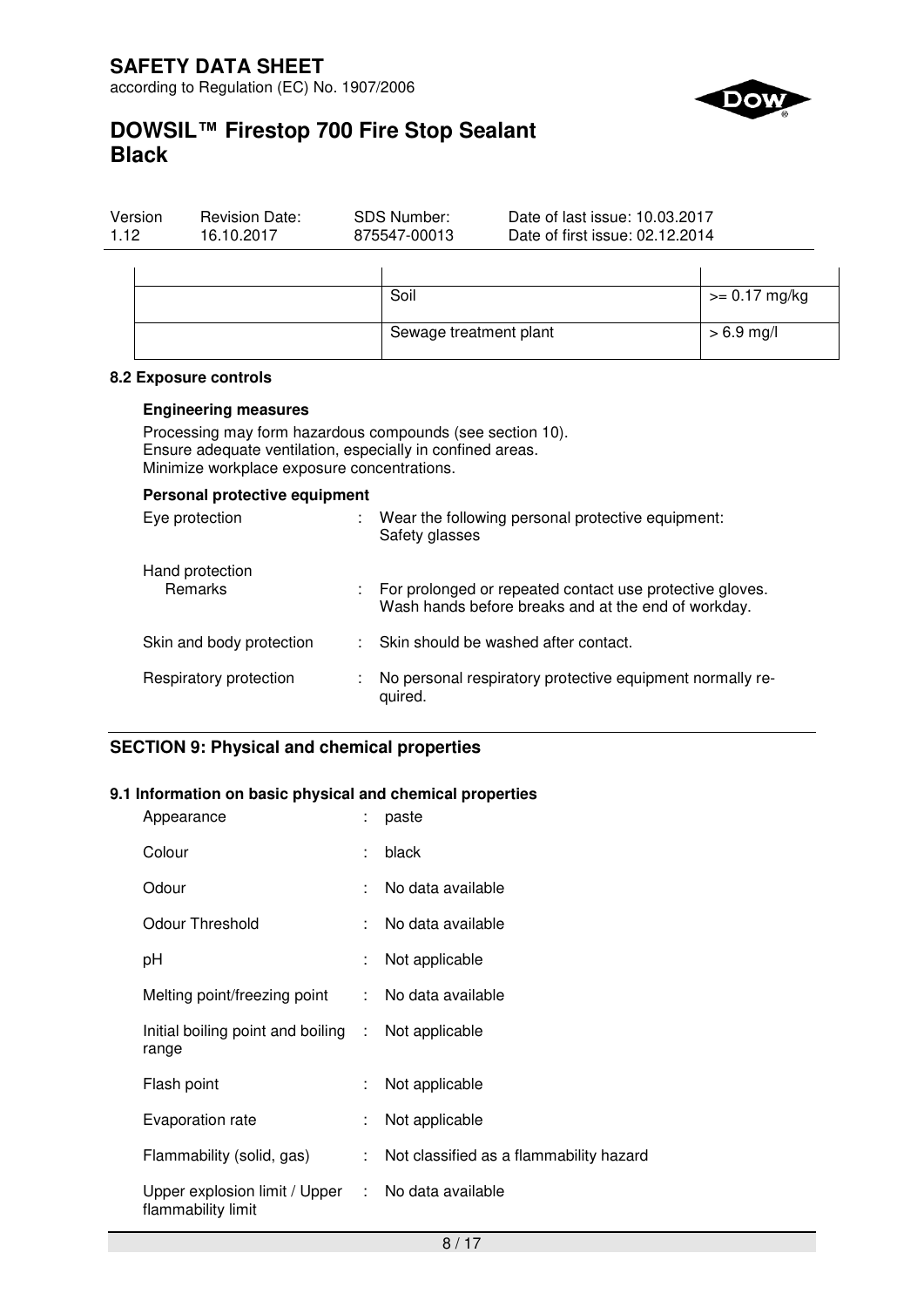

# **DOWSIL™ Firestop 700 Fire Stop Sealant Black**

| Version<br>1.12 |                 | <b>Revision Date:</b><br>16.10.2017                 |   | SDS Number:<br>875547-00013 | Date of last issue: 10.03.2017<br>Date of first issue: 02.12.2014                                                        |
|-----------------|-----------------|-----------------------------------------------------|---|-----------------------------|--------------------------------------------------------------------------------------------------------------------------|
|                 |                 |                                                     |   |                             |                                                                                                                          |
|                 |                 | Lower explosion limit / Lower<br>flammability limit | ÷ | No data available           |                                                                                                                          |
|                 |                 | Vapour pressure                                     |   | Not applicable              |                                                                                                                          |
|                 |                 | Relative vapour density                             |   | No data available           |                                                                                                                          |
|                 |                 | Relative density                                    |   | 1.45                        |                                                                                                                          |
|                 | Solubility(ies) | Water solubility                                    |   | No data available           |                                                                                                                          |
|                 | octanol/water   | Partition coefficient: n-                           |   | No data available           |                                                                                                                          |
|                 |                 | Auto-ignition temperature                           |   | No data available           |                                                                                                                          |
|                 |                 | Decomposition temperature                           |   | No data available           |                                                                                                                          |
|                 | Viscosity       | Viscosity, dynamic                                  |   | Not applicable              |                                                                                                                          |
|                 |                 | <b>Explosive properties</b>                         |   | Not explosive               |                                                                                                                          |
|                 |                 | Oxidizing properties                                |   |                             | The substance or mixture is not classified as oxidizing.                                                                 |
|                 |                 | 9.2 Other information                               |   |                             |                                                                                                                          |
|                 |                 | Molecular weight                                    |   | No data available           |                                                                                                                          |
|                 | Particle size   |                                                     |   | No data available           |                                                                                                                          |
|                 | Self-ignition   |                                                     |   |                             | The substance or mixture is not classified as pyrophoric. The<br>substance or mixture is not classified as self heating. |

# **SECTION 10: Stability and reactivity**

### **10.1 Reactivity**

Not classified as a reactivity hazard.

### **10.2 Chemical stability**

Stable under normal conditions.

# **10.3 Possibility of hazardous reactions**

Hazardous reactions : Use at elevated temperatures may form highly hazardous compounds. Can react with strong oxidizing agents. Methyl alcohol is formed upon contact with water or humid air. Hazardous decomposition products will be formed at elevated temperatures.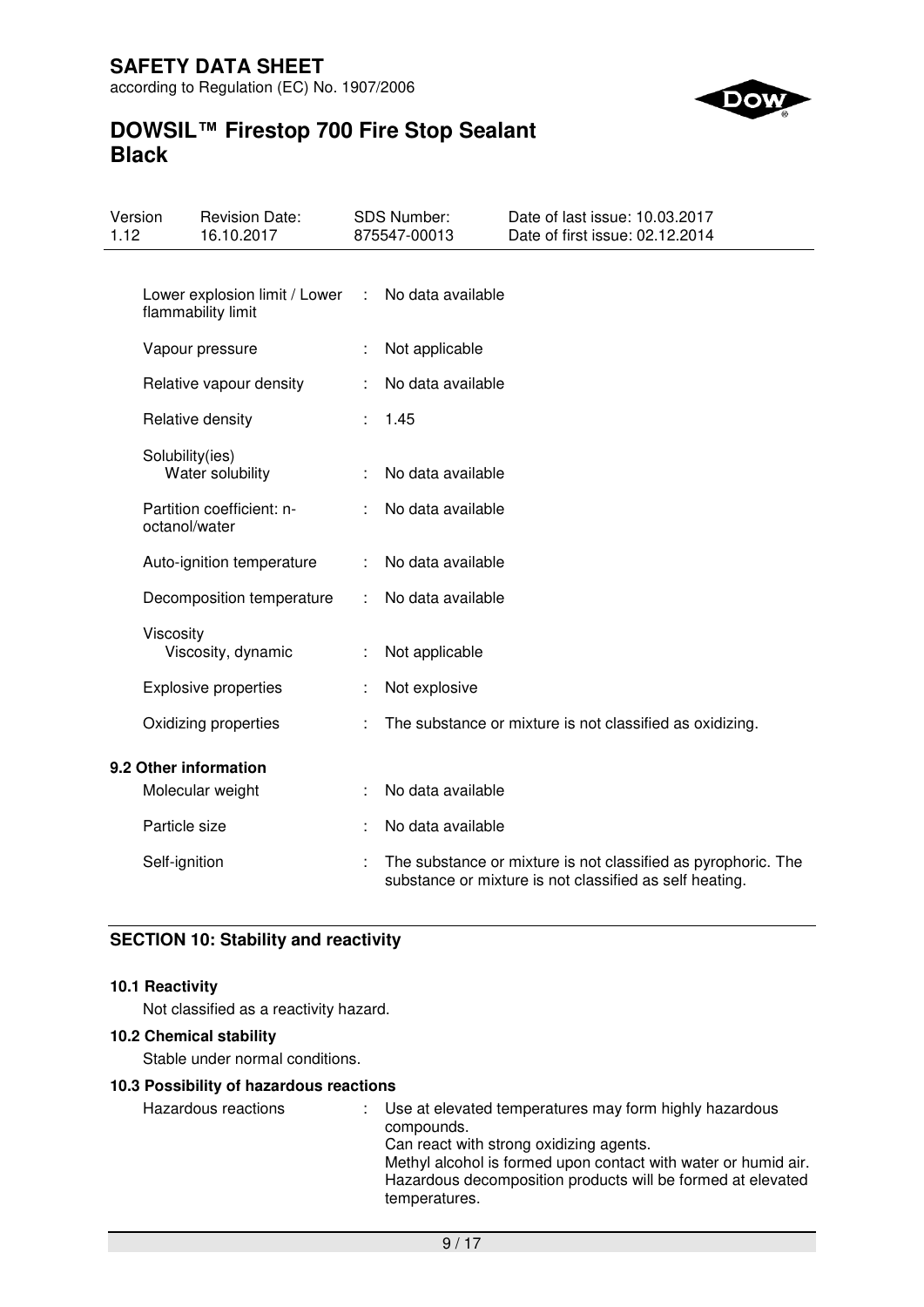

| Version<br>1.12 |             | <b>Revision Date:</b><br>16.10.2017                                                                                                                       |    | <b>SDS Number:</b><br>875547-00013                                                                                               | Date of last issue: 10.03.2017<br>Date of first issue: 02.12.2014                                                      |
|-----------------|-------------|-----------------------------------------------------------------------------------------------------------------------------------------------------------|----|----------------------------------------------------------------------------------------------------------------------------------|------------------------------------------------------------------------------------------------------------------------|
|                 |             | 10.4 Conditions to avoid<br>Conditions to avoid                                                                                                           |    | None known.                                                                                                                      |                                                                                                                        |
|                 |             | 10.5 Incompatible materials<br>Materials to avoid                                                                                                         |    | Oxidizing agents                                                                                                                 |                                                                                                                        |
|                 |             | 10.6 Hazardous decomposition products<br>Thermal decomposition                                                                                            | t. | Benzene<br>Formaldehyde                                                                                                          |                                                                                                                        |
|                 |             | <b>SECTION 11: Toxicological information</b>                                                                                                              |    |                                                                                                                                  |                                                                                                                        |
|                 | exposure    | 11.1 Information on toxicological effects<br>Information on likely routes of :<br><b>Acute toxicity</b><br>Not classified based on available information. |    | Skin contact<br>Ingestion<br>Eye contact                                                                                         |                                                                                                                        |
|                 | Components: |                                                                                                                                                           |    |                                                                                                                                  |                                                                                                                        |
|                 |             | Methyltrimethoxysilane:<br>Acute oral toxicity                                                                                                            |    | LD50 (Rat): 12.3 ml/kg<br>icity<br>literature.                                                                                   | Assessment: The substance or mixture has no acute oral tox-<br>Remarks: Information taken from reference works and the |
|                 |             | Acute inhalation toxicity                                                                                                                                 |    | : LC50 (Rat): $> 42.1$ mg/l<br>Exposure time: 6 h<br>Test atmosphere: vapour<br>tion toxicity<br>Remarks: On basis of test data. | Assessment: The substance or mixture has no acute inhala-                                                              |
|                 |             | Acute dermal toxicity                                                                                                                                     |    | LD50 (Rabbit): $> 9,500$ mg/kg<br>toxicity<br>Remarks: On basis of test data.                                                    | Assessment: The substance or mixture has no acute dermal                                                               |
|                 |             | Skin corrosion/irritation                                                                                                                                 |    |                                                                                                                                  |                                                                                                                        |

Not classified based on available information.

# **Components:**

### **Methyltrimethoxysilane:**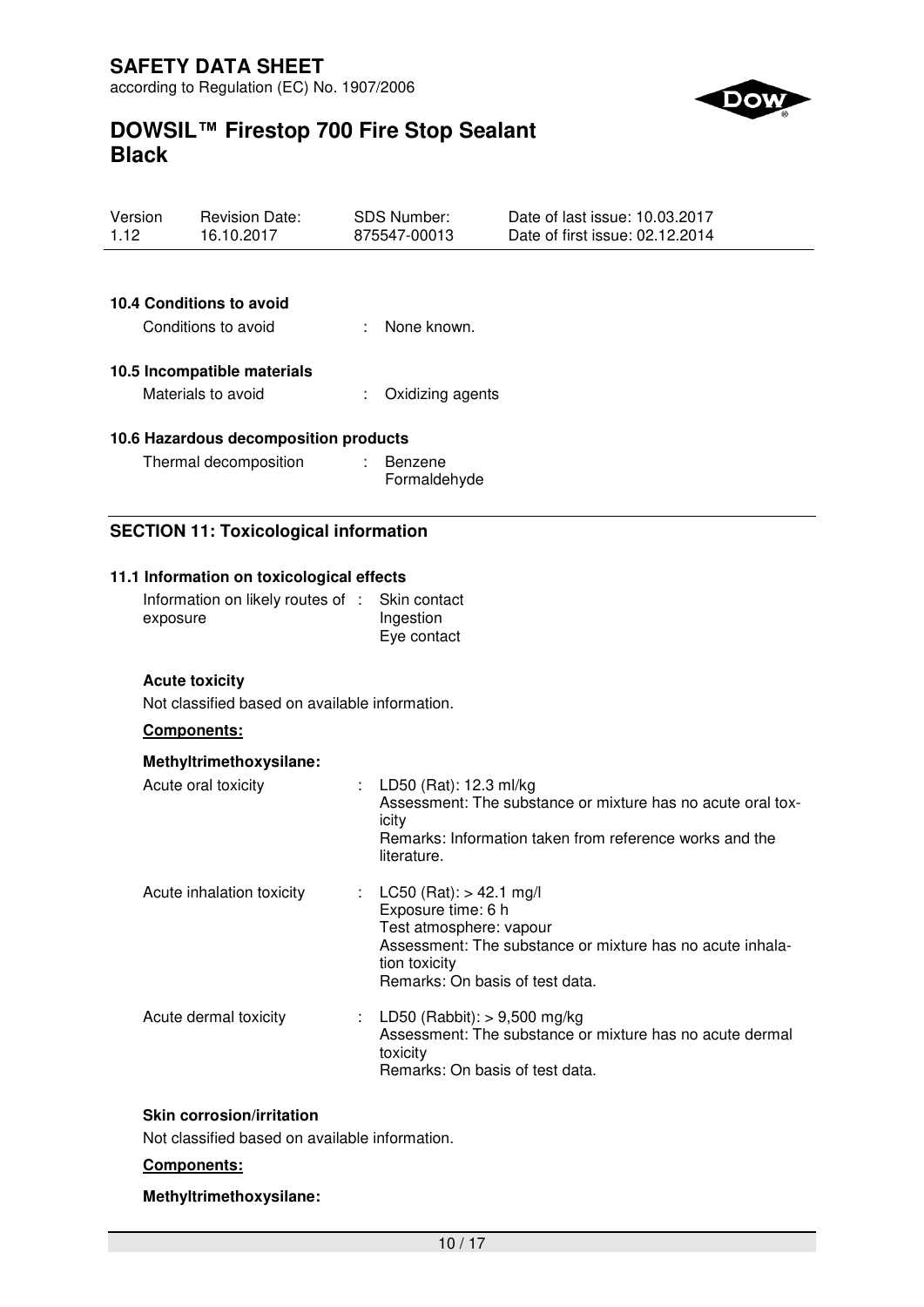

| Version | <b>Revision Date:</b> | <b>SDS Number:</b> | Date of last issue: 10.03.2017  |
|---------|-----------------------|--------------------|---------------------------------|
| 1.12    | 16.10.2017            | 875547-00013       | Date of first issue: 02.12.2014 |

Species: Rabbit Result: No skin irritation Remarks: On basis of test data.

#### **Serious eye damage/eye irritation**

Not classified based on available information.

#### **Components:**

#### **Methyltrimethoxysilane:**

Species: Rabbit Result: No eye irritation Remarks: On basis of test data.

#### **Respiratory or skin sensitisation**

#### **Skin sensitisation**

Not classified based on available information.

### **Respiratory sensitisation**

Not classified based on available information.

#### **Components:**

#### **Methyltrimethoxysilane:**

Assessment: Probability or evidence of low to moderate skin sensitisation rate in humans

Test Type: Buehler Test Species: Guinea pig Result: positive Remarks: On basis of test data.

#### **Germ cell mutagenicity**

Not classified based on available information.

#### **Components:**

#### **Methyltrimethoxysilane:**

| Genotoxicity in vitro | t. | Test Type: Bacterial reverse mutation assay (AMES)<br>Result: negative<br>Remarks: On basis of test data.            |  |  |  |
|-----------------------|----|----------------------------------------------------------------------------------------------------------------------|--|--|--|
|                       |    | Test Type: Mutagenicity (in vitro mammalian cytogenetic test)<br>Result: positive<br>Remarks: On basis of test data. |  |  |  |
|                       |    | Test Type: Chromosome aberration test in vitro<br>Result: positive<br>Remarks: On basis of test data.                |  |  |  |
| Genotoxicity in vivo  |    | : Test Type: Mammalian erythrocyte micronucleus test (in vivo<br>cytogenetic assay)                                  |  |  |  |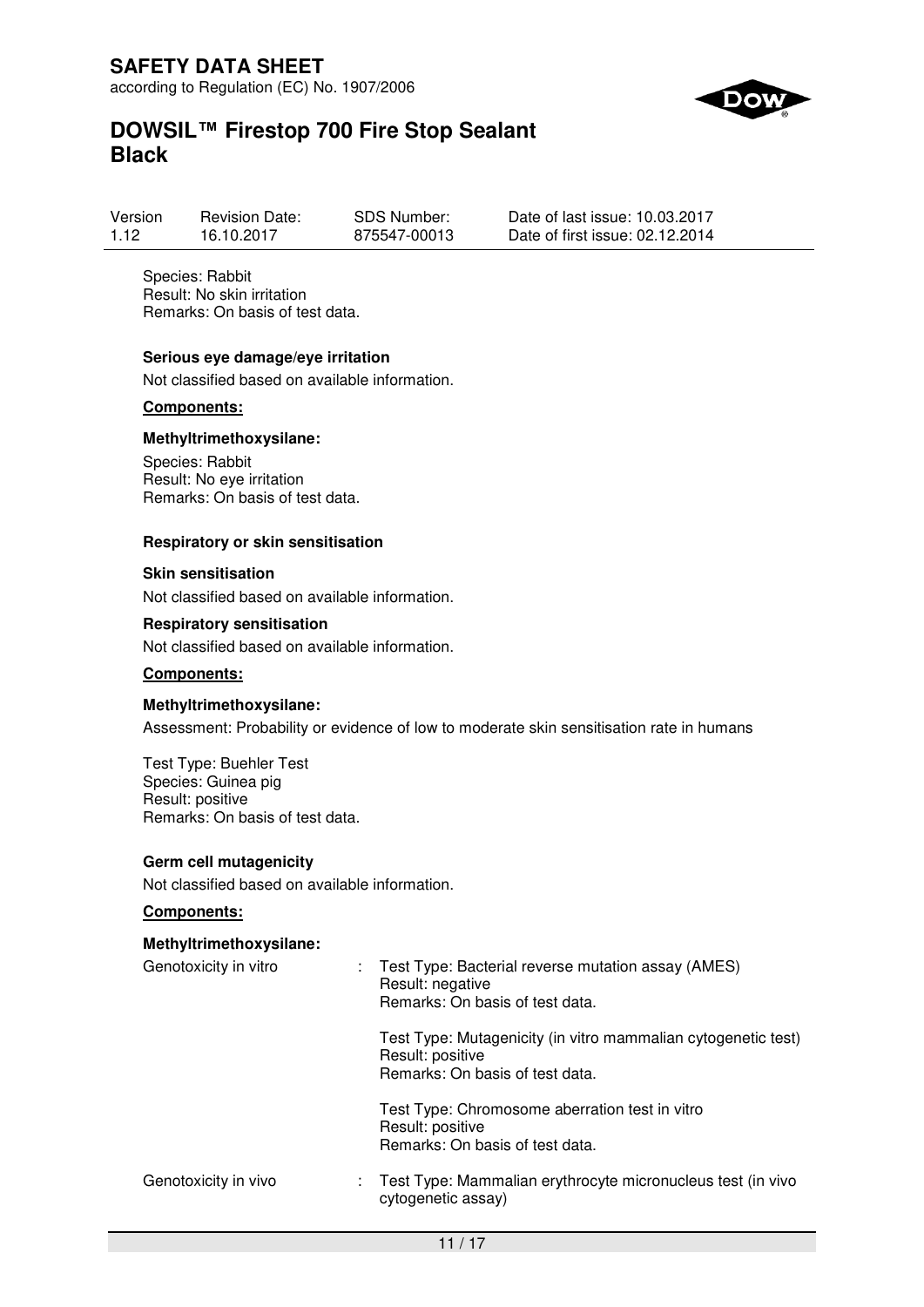

# **DOWSIL™ Firestop 700 Fire Stop Sealant Black**

| Version<br>1.12 | <b>Revision Date:</b><br>16.10.2017                                            |    | SDS Number:<br>875547-00013                                                                                                           | Date of last issue: 10.03.2017<br>Date of first issue: 02.12.2014                                                                                             |  |  |
|-----------------|--------------------------------------------------------------------------------|----|---------------------------------------------------------------------------------------------------------------------------------------|---------------------------------------------------------------------------------------------------------------------------------------------------------------|--|--|
|                 |                                                                                |    | Species: Mouse<br>Application Route: Ingestion<br>Result: negative<br>Remarks: On basis of test data.                                 |                                                                                                                                                               |  |  |
| sessment        | Germ cell mutagenicity-As-                                                     | ÷. |                                                                                                                                       | Animal testing did not show any mutagenic effects.                                                                                                            |  |  |
|                 | Carcinogenicity<br>Not classified based on available information.              |    |                                                                                                                                       |                                                                                                                                                               |  |  |
|                 | <b>Reproductive toxicity</b><br>Not classified based on available information. |    |                                                                                                                                       |                                                                                                                                                               |  |  |
|                 | Components:                                                                    |    |                                                                                                                                       |                                                                                                                                                               |  |  |
|                 | Methyltrimethoxysilane:                                                        |    |                                                                                                                                       |                                                                                                                                                               |  |  |
|                 | Effects on fertility                                                           | ÷. | Species: Rat, male and female<br>Application Route: Ingestion<br>Symptoms: No effects on fertility<br>Remarks: On basis of test data. | Test Type: Combined repeated dose toxicity study with the<br>reproduction/developmental toxicity screening test                                               |  |  |
| ment            | Effects on foetal develop-                                                     |    | Species: Rat, male and female<br>Application Route: Ingestion<br>Remarks: On basis of test data.                                      | Test Type: Combined repeated dose toxicity study with the<br>reproduction/developmental toxicity screening test<br>Symptoms: No effects on foetal development |  |  |
| sessment        | Reproductive toxicity - As-                                                    |    |                                                                                                                                       | No evidence of adverse effects on sexual function and fertility,<br>or on development, based on animal experiments.                                           |  |  |

# **STOT - single exposure**

Not classified based on available information.

# **STOT - repeated exposure**

Not classified based on available information.

# **Components:**

### **Methyltrimethoxysilane:**

Exposure routes: inhalation (vapour) Assessment: No significant health effects observed in animals at concentrations of 1 mg/l/6h/d or less.

### Exposure routes: Ingestion

Assessment: No significant health effects observed in animals at concentrations of 100 mg/kg bw or less.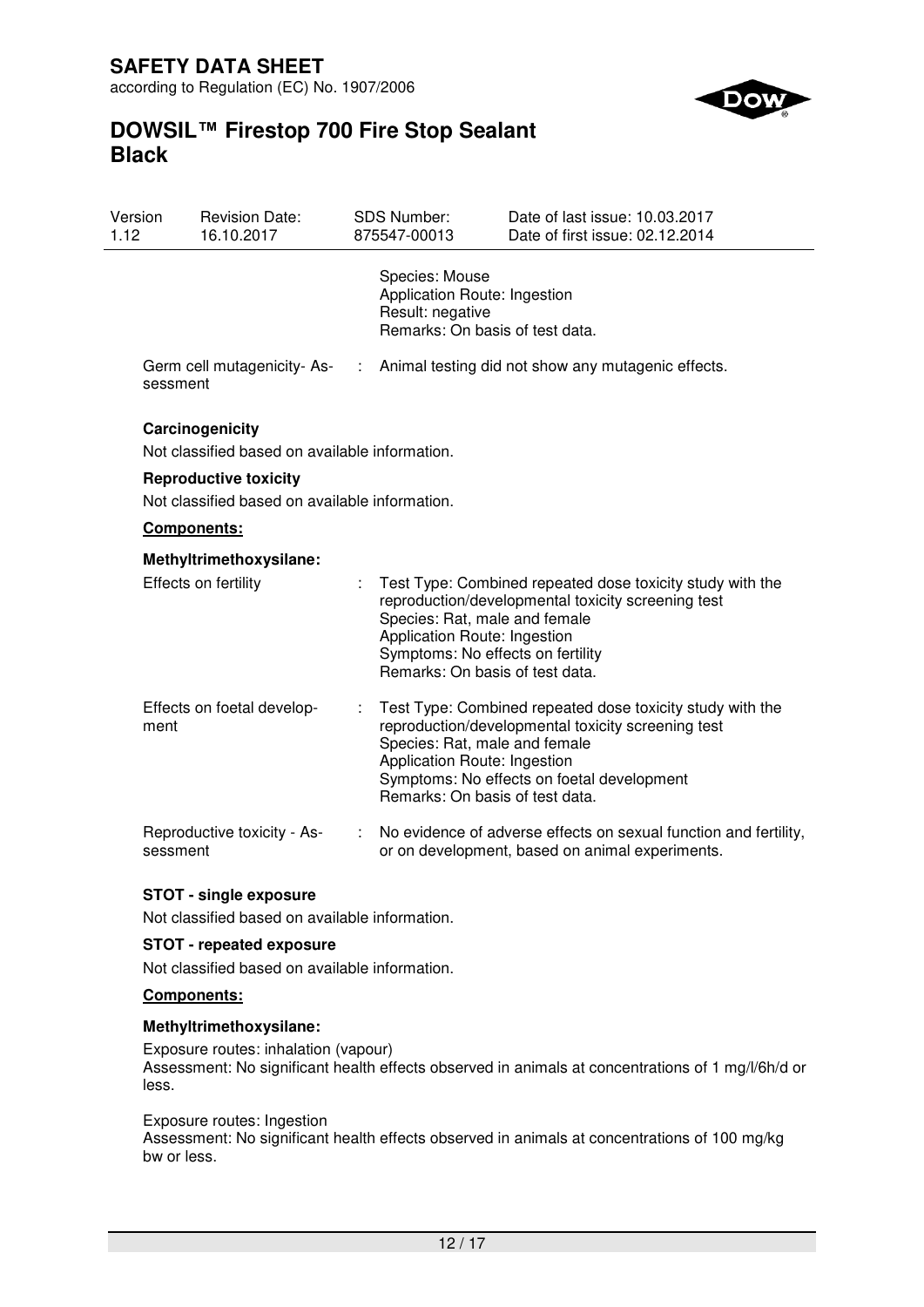

| Version | <b>Revision Date:</b> | SDS Number:  | Date of last issue: 10.03.2017  |
|---------|-----------------------|--------------|---------------------------------|
| 1.12    | 16.10.2017            | 875547-00013 | Date of first issue: 02.12.2014 |

#### **Repeated dose toxicity**

#### **Components:**

# **Methyltrimethoxysilane:**

Species: Rat Application Route: inhalation (vapour) Remarks: On basis of test data.

Species: Rat Application Route: Ingestion Remarks: On basis of test data.

#### **Aspiration toxicity**

Not classified based on available information.

### **SECTION 12: Ecological information**

#### **12.1 Toxicity**

#### **Components:**

### **Methyltrimethoxysilane:**

| Toxicity to fish                                         | LC50 (Oncorhynchus mykiss (rainbow trout)): $> 110$ mg/l<br>Exposure time: 96 h                                                   |
|----------------------------------------------------------|-----------------------------------------------------------------------------------------------------------------------------------|
| Toxicity to daphnia and other :<br>aquatic invertebrates | EC50 (Daphnia sp. (water flea)): $> 122$ mg/l<br>Exposure time: 48 h                                                              |
| Toxicity to algae                                        | : ErC50 (Pseudokirchneriella subcapitata (green algae)): $>120$<br>mg/l<br>Exposure time: 72 h<br>Method: OECD Test Guideline 201 |
| Toxicity to microorganisms                               | : $EC50:$ > 100 mg/l<br>Method: OECD Test Guideline 209                                                                           |

#### **12.2 Persistence and degradability**

No data available

### **12.3 Bioaccumulative potential**

### **Components:**

### **Methyltrimethoxysilane:**

Partition coefficient: noctanol/water : log Pow: -2.36

### **12.4 Mobility in soil**

No data available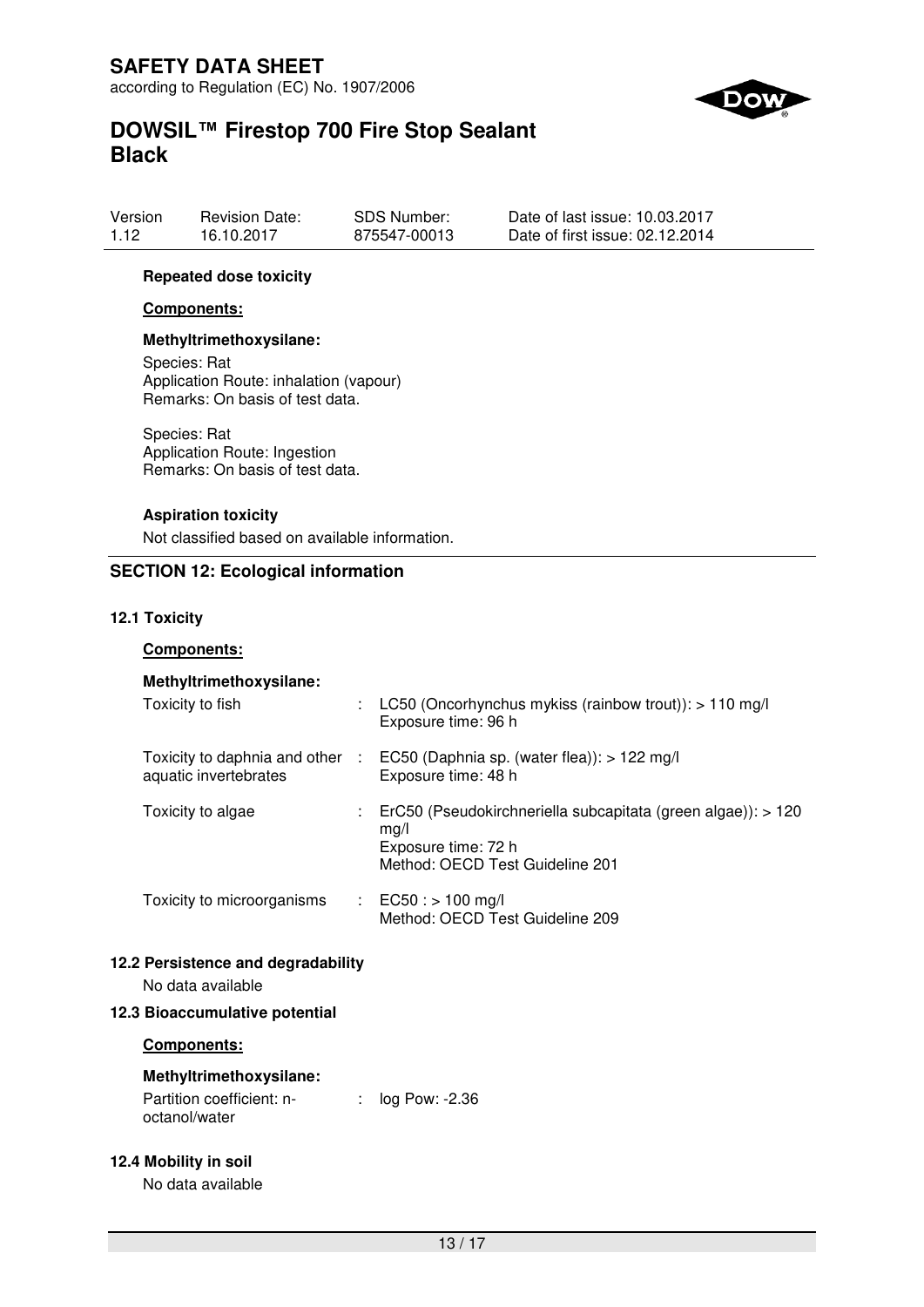

| Version | <b>Revision Date:</b> | SDS Number:  | Date of last issue: 10.03.2017  |
|---------|-----------------------|--------------|---------------------------------|
| 1.12    | 16.10.2017            | 875547-00013 | Date of first issue: 02.12.2014 |

#### **12.5 Results of PBT and vPvB assessment**

Not relevant

#### **12.6 Other adverse effects**

No data available

#### **SECTION 13: Disposal considerations**

#### **13.1 Waste treatment methods**

| Product                | Dispose of in accordance with local regulations.<br>According to the European Waste Catalogue, Waste Codes<br>are not product specific, but application specific.<br>Waste codes should be assigned by the user, preferably in<br>discussion with the waste disposal authorities. |
|------------------------|-----------------------------------------------------------------------------------------------------------------------------------------------------------------------------------------------------------------------------------------------------------------------------------|
| Contaminated packaging | Empty containers should be taken to an approved waste han-<br>dling site for recycling or disposal.<br>If not otherwise specified: Dispose of as unused product.                                                                                                                  |

### **SECTION 14: Transport information**

#### **14.1 UN number**

Not regulated as a dangerous good

#### **14.2 UN proper shipping name**

Not regulated as a dangerous good

#### **14.3 Transport hazard class(es)**

Not regulated as a dangerous good

#### **14.4 Packing group**

Not regulated as a dangerous good

#### **14.5 Environmental hazards**

Not regulated as a dangerous good

#### **14.6 Special precautions for user**

Not applicable

#### **14.7 Transport in bulk according to Annex II of Marpol and the IBC Code**

Remarks : Not applicable for product as supplied.

# **SECTION 15: Regulatory information**

#### **15.1 Safety, health and environmental regulations/legislation specific for the substance or mixture**

REACH - Candidate List of Substances of Very High Concern for Authorisation (Article 59). : Not applicable

Regulation (EC) No 1005/2009 on substances that dep- : Not applicable lete the ozone layer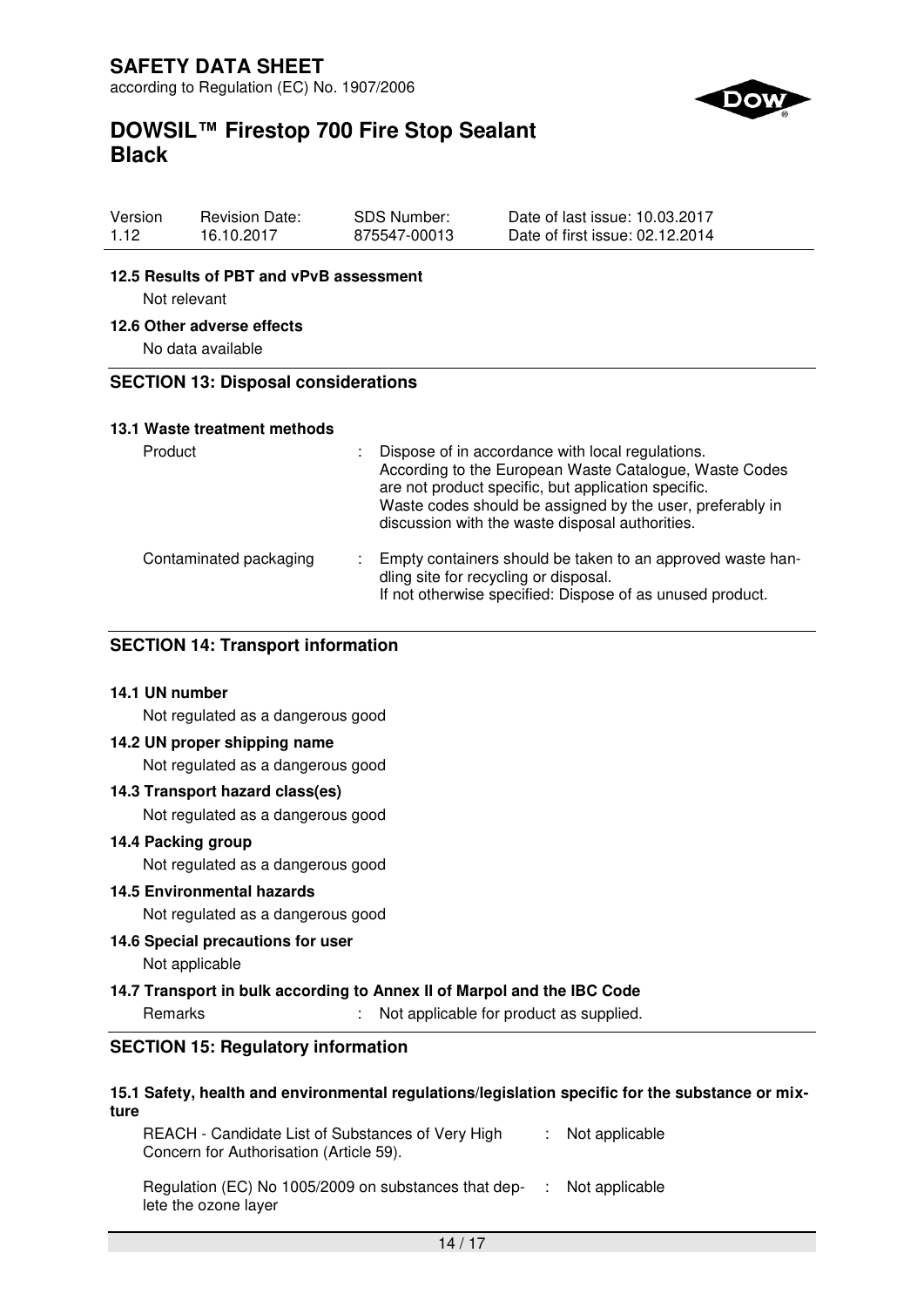

| Version<br>1.12                                                                                                                                                              |              | <b>Revision Date:</b><br>16.10.2017                                                                                                    |    | SDS Number:<br>875547-00013                 |                | Date of last issue: 10.03.2017<br>Date of first issue: 02.12.2014                                                                                                                                                                                                                                                |
|------------------------------------------------------------------------------------------------------------------------------------------------------------------------------|--------------|----------------------------------------------------------------------------------------------------------------------------------------|----|---------------------------------------------|----------------|------------------------------------------------------------------------------------------------------------------------------------------------------------------------------------------------------------------------------------------------------------------------------------------------------------------|
|                                                                                                                                                                              | lutants      | Regulation (EC) No 850/2004 on persistent organic pol-                                                                                 |    |                                             | $\mathbb{R}^n$ | Not applicable                                                                                                                                                                                                                                                                                                   |
|                                                                                                                                                                              |              | Regulation (EC) No 649/2012 of the European Parlia-<br>ment and the Council concerning the export and import<br>of dangerous chemicals |    |                                             |                | Not applicable                                                                                                                                                                                                                                                                                                   |
| Seveso III: Directive 2012/18/EU of the European Parliament and of the Council on the control of<br>major-accident hazards involving dangerous substances.<br>Not applicable |              |                                                                                                                                        |    |                                             |                |                                                                                                                                                                                                                                                                                                                  |
|                                                                                                                                                                              | <b>NZIoC</b> | The components of this product are reported in the following inventories:                                                              | t. | All ingredients listed or exempt.           |                |                                                                                                                                                                                                                                                                                                                  |
|                                                                                                                                                                              | <b>REACH</b> |                                                                                                                                        |    | sentative/local office.                     |                | For purchases from Dow Chemical EU legal entities, all ingre-<br>dients are currently pre/registered or exempt under REACH.<br>Please refer to section 1 for recommended uses. For pur-<br>chases from non-EU Dow Chemical legal entities with the<br>intention to export into EEA please contact your DC repre- |
|                                                                                                                                                                              | <b>TSCA</b>  |                                                                                                                                        |    | exemption.                                  |                | All chemical substances in this product are either listed on the<br>TSCA Inventory or are in compliance with a TSCA Inventory                                                                                                                                                                                    |
|                                                                                                                                                                              | <b>AICS</b>  |                                                                                                                                        |    | All ingredients listed or exempt.           |                |                                                                                                                                                                                                                                                                                                                  |
|                                                                                                                                                                              | <b>IECSC</b> |                                                                                                                                        |    | All ingredients listed or exempt.           |                |                                                                                                                                                                                                                                                                                                                  |
|                                                                                                                                                                              | <b>KECI</b>  |                                                                                                                                        |    | All ingredients listed, exempt or notified. |                |                                                                                                                                                                                                                                                                                                                  |
|                                                                                                                                                                              | <b>TCSI</b>  |                                                                                                                                        |    | All ingredients listed or exempt.           |                |                                                                                                                                                                                                                                                                                                                  |

# **15.2 Chemical safety assessment**

A Chemical Safety Assessment has not been carried out.

# **SECTION 16: Other information**

| <b>Full text of H-Statements</b><br>H <sub>225</sub><br>H317                                       |  | : Highly flammable liquid and vapour.<br>May cause an allergic skin reaction.                                                                                                                                                                            |  |  |  |  |
|----------------------------------------------------------------------------------------------------|--|----------------------------------------------------------------------------------------------------------------------------------------------------------------------------------------------------------------------------------------------------------|--|--|--|--|
| <b>Full text of other abbreviations</b>                                                            |  |                                                                                                                                                                                                                                                          |  |  |  |  |
| Flam. Liq.<br>Skin Sens.<br>DCC OEL<br>GB EH40<br>DCC OEL / TWA<br>GB EH40 / TWA<br>GB EH40 / STEL |  | : Flammable liquids<br>Skin sensitisation<br>Dow Chemical Guide<br>UK. EH40 WEL - Workplace Exposure Limits<br>Time weighted average<br>Long-term exposure limit (8-hour TWA reference period)<br>Short-term exposure limit (15-minute reference period) |  |  |  |  |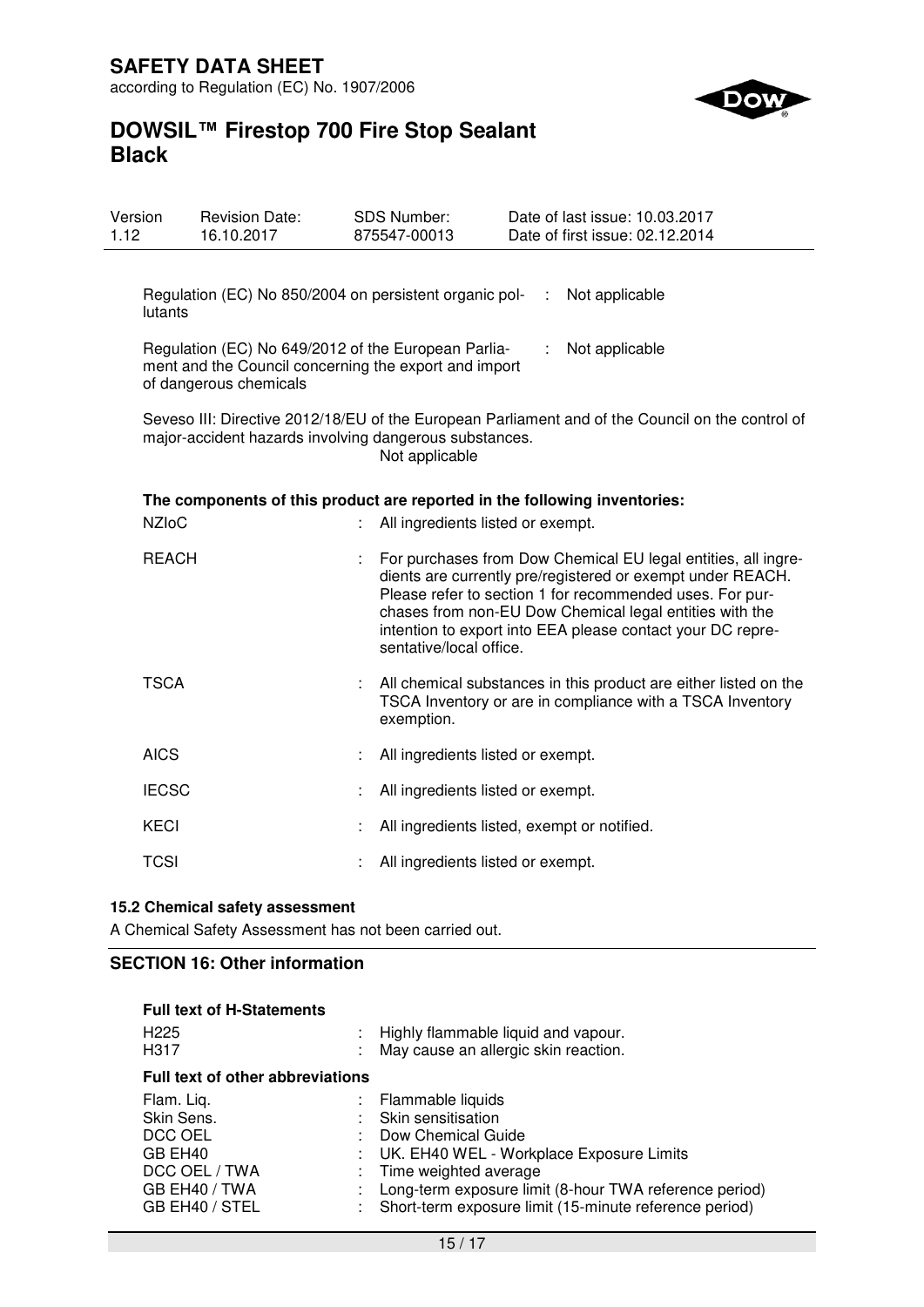

| Version | <b>Revision Date:</b> | <b>SDS Number:</b> | Date of last issue: 10.03.2017  |
|---------|-----------------------|--------------------|---------------------------------|
| 1.12    | 16.10.2017            | 875547-00013       | Date of first issue: 02.12.2014 |

ADN - European Agreement concerning the International Carriage of Dangerous Goods by Inland Waterways; ADR - European Agreement concerning the International Carriage of Dangerous Goods by Road; AICS - Australian Inventory of Chemical Substances; ASTM - American Society for the Testing of Materials; bw - Body weight; CLP - Classification Labelling Packaging Regulation; Regulation (EC) No 1272/2008; CMR - Carcinogen, Mutagen or Reproductive Toxicant; DIN - Standard of the German Institute for Standardisation; DSL - Domestic Substances List (Canada); ECHA - European Chemicals Agency; EC-Number - European Community number; ECx - Concentration associated with x% response; ELx - Loading rate associated with x% response; EmS - Emergency Schedule; ENCS - Existing and New Chemical Substances (Japan); ErCx - Concentration associated with x% growth rate response; GHS - Globally Harmonized System; GLP - Good Laboratory Practice; IARC - International Agency for Research on Cancer; IATA - International Air Transport Association; IBC - International Code for the Construction and Equipment of Ships carrying Dangerous Chemicals in Bulk; IC50 - Half maximal inhibitory concentration; ICAO - International Civil Aviation Organization; IECSC - Inventory of Existing Chemical Substances in China; IMDG - International Maritime Dangerous Goods; IMO - International Maritime Organization; ISHL - Industrial Safety and Health Law (Japan); ISO - International Organisation for Standardization; KECI - Korea Existing Chemicals Inventory; LC50 - Lethal Concentration to 50 % of a test population; LD50 - Lethal Dose to 50% of a test population (Median Lethal Dose); MARPOL - International Convention for the Prevention of Pollution from Ships; n.o.s. - Not Otherwise Specified; NO(A)EC - No Observed (Adverse) Effect Concentration; NO(A)EL - No Observed (Adverse) Effect Level; NOELR - No Observable Effect Loading Rate; NZIoC - New Zealand Inventory of Chemicals; OECD - Organization for Economic Co-operation and Development; OPPTS - Office of Chemical Safety and Pollution Prevention; PBT - Persistent, Bioaccumulative and Toxic substance; PICCS - Philippines Inventory of Chemicals and Chemical Substances; (Q)SAR - (Quantitative) Structure Activity Relationship; REACH - Regulation (EC) No 1907/2006 of the European Parliament and of the Council concerning the Registration, Evaluation, Authorisation and Restriction of Chemicals; RID - Regulations concerning the International Carriage of Dangerous Goods by Rail; SADT - Self-Accelerating Decomposition Temperature; SDS - Safety Data Sheet; SVHC - Substance of Very High Concern; TCSI - Taiwan Chemical Substance Inventory; TRGS - Technical Rule for Hazardous Substances; TSCA - Toxic Substances Control Act (United States); UN - United Nations; vPvB - Very Persistent and Very Bioaccumulative

#### **Further information**

Sources of key data used to compile the Safety Data Sheet : Internal technical data, data from raw material SDSs, OECD eChem Portal search results and European Chemicals Agency, http://echa.europa.eu/

Items where changes have been made to the previous version are highlighted in the body of this document by two vertical lines.

The information provided in this Safety Data Sheet is correct to the best of our knowledge, information and belief at the date of its publication. The information is designed only as a guidance for safe handling, use, processing, storage, transportation, disposal and release and shall not be considered a warranty or quality specification of any type. The information provided relates only to the specific material identified at the top of this SDS and may not be valid when the SDS material is used in combination with any other materials or in any process, unless specified in the text. Material users should review the information and recommendations in the specific context of their intended manner of handling, use, processing and storage, including an assessment of the appropriateness of the SDS material in the user's end product, if applicable.